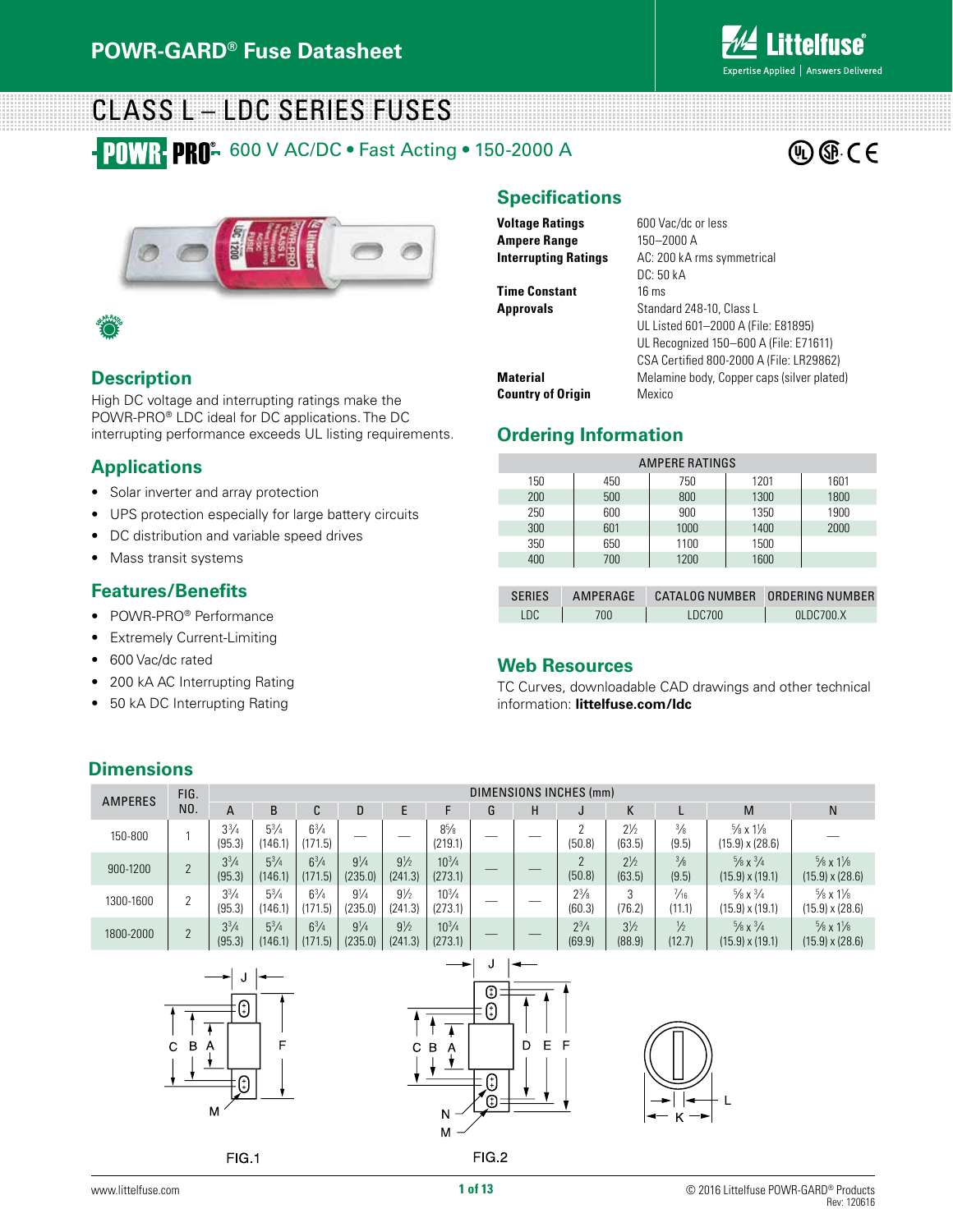

# CLASS L – LDC SERIES FUSES

#### **Current-Limiting Effects of LDC (600 V) Fuses**

| SHORT CIRCUIT | APPARENT RMS SYMMETRICAL CURRENT FOR VARIOUS FUSE RATINGS |        |        |        |  |
|---------------|-----------------------------------------------------------|--------|--------|--------|--|
| CURRENT*      | 800 A                                                     | 1200 A | 1600 A | 2000 A |  |
| 5,000         | 5,000                                                     | 5,000  | 5,000  | 5,000  |  |
| 10,000        | 8.500                                                     | 10,000 | 10,000 | 10,000 |  |
| 15,000        | 9.750                                                     | 14,000 | 15,000 | 15,000 |  |
| 20,000        | 10,500                                                    | 15,000 | 19,000 | 20,000 |  |
| 25,000        | 11,500                                                    | 16,000 | 21,000 | 25,000 |  |
| 30,000        | 12,000                                                    | 17,000 | 22,000 | 26,000 |  |
| 35,000        | 12,500                                                    | 18,000 | 23,000 | 28,000 |  |
| 40,000        | 13,500                                                    | 19,000 | 24,000 | 30,000 |  |
| 50,000        | 14.000                                                    | 21,000 | 26,000 | 32,000 |  |
| 60,000        | 15,000                                                    | 22,000 | 28,000 | 34,000 |  |
| 80,000        | 16,000                                                    | 24,000 | 30.000 | 36,000 |  |
| 100,000       | 18,000                                                    | 25,000 | 33,000 | 40,000 |  |
| 150,000       | 20,000                                                    | 30,000 | 38,000 | 44,000 |  |
| 200,000       | 23,000                                                    | 32,000 | 41,000 | 46,000 |  |

\*Prospective RMS Symmetrical Amperes Short-Circuit Current • *Note: Data derived from Peak Let-Thru Curves*

### **Peak Let-Thru Curve**

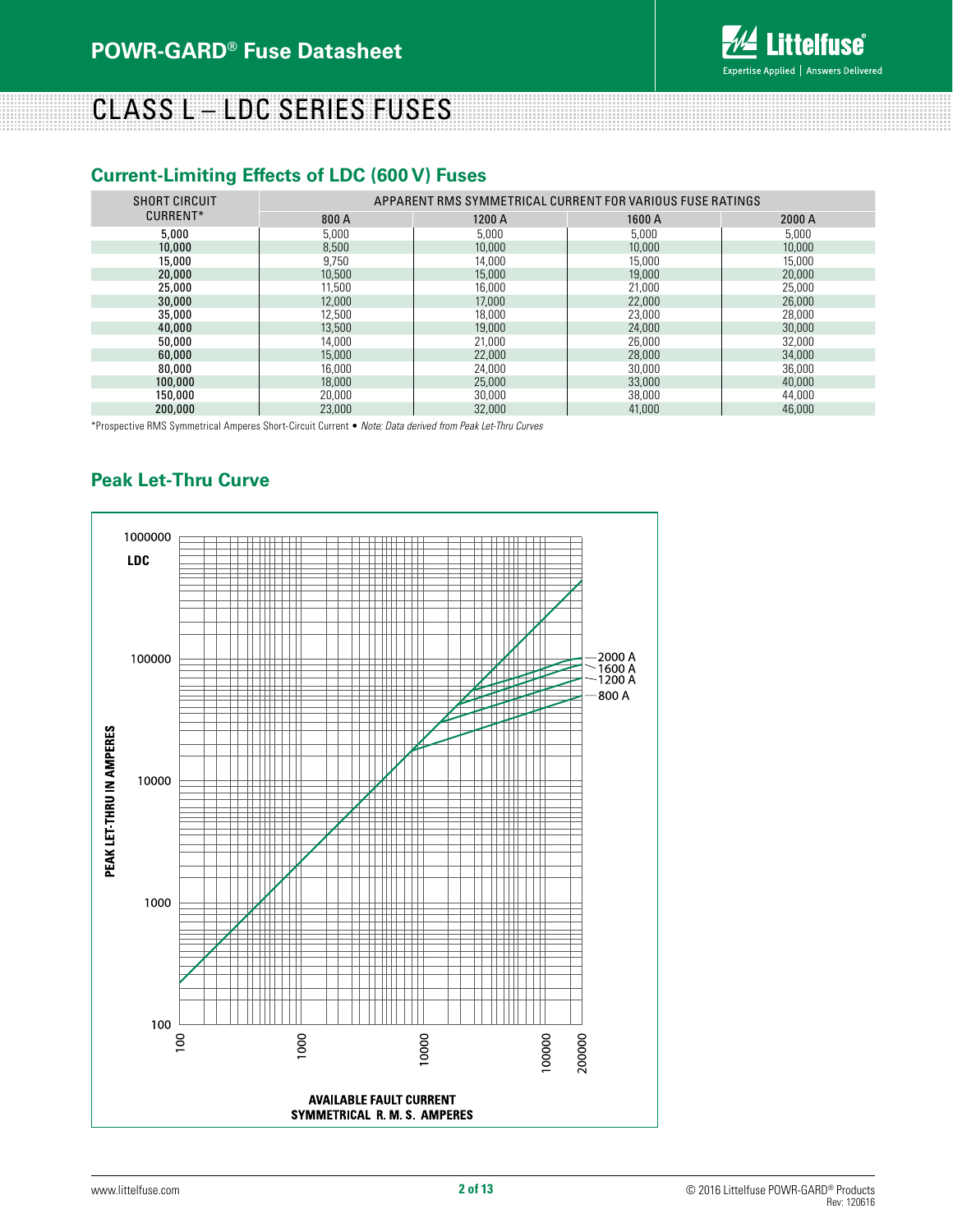

<u> 1999 - 1999 - 1999 - 1999 - 1999 - 1999 - 1999 - 1999 - 1999 - 1999 - 1999 - 1999 - 1999 - 1999 - 1999 - 19</u>

# CLASS L – LDC SERIES FUSES

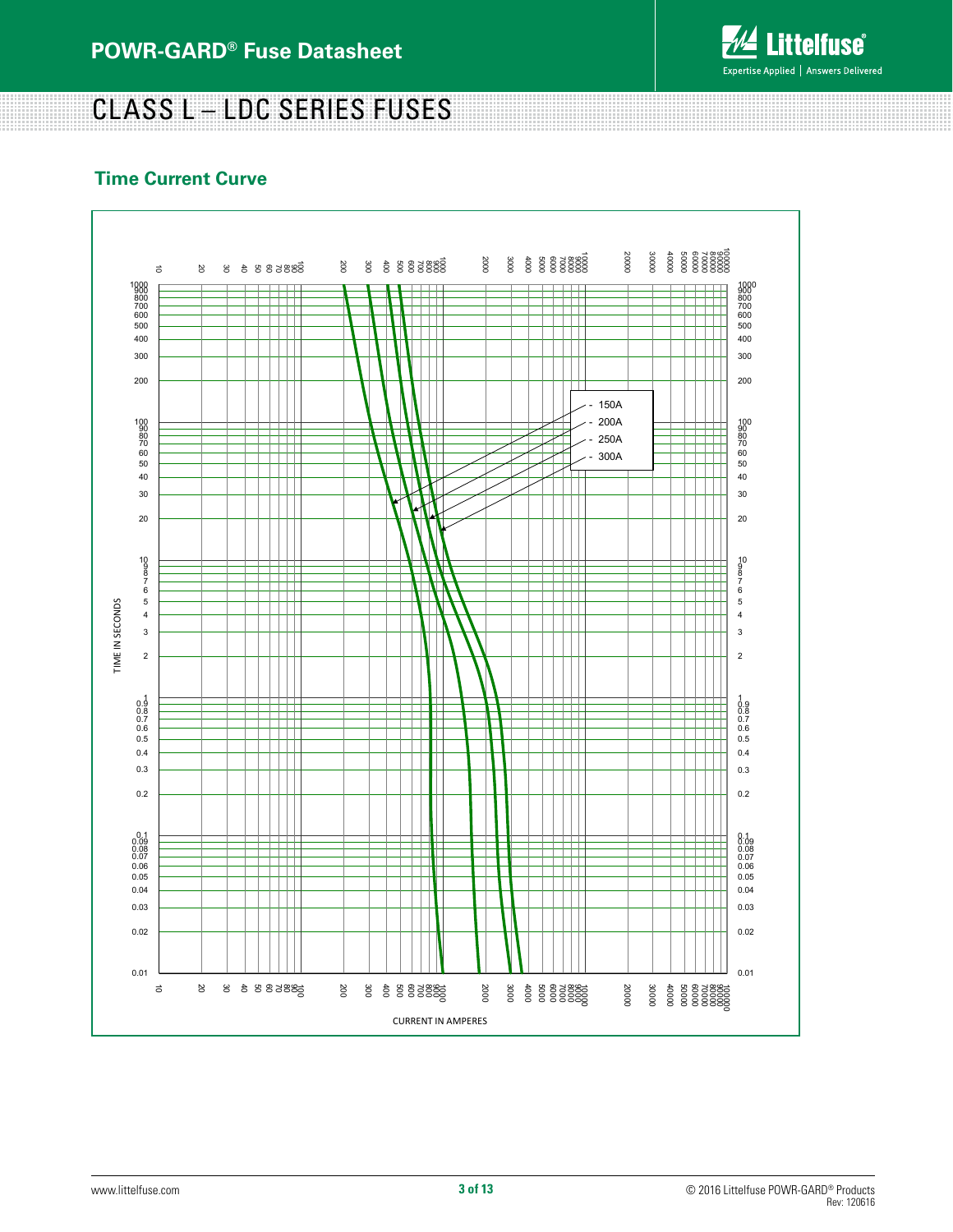

# CLASS L – LDC SERIES FUSES

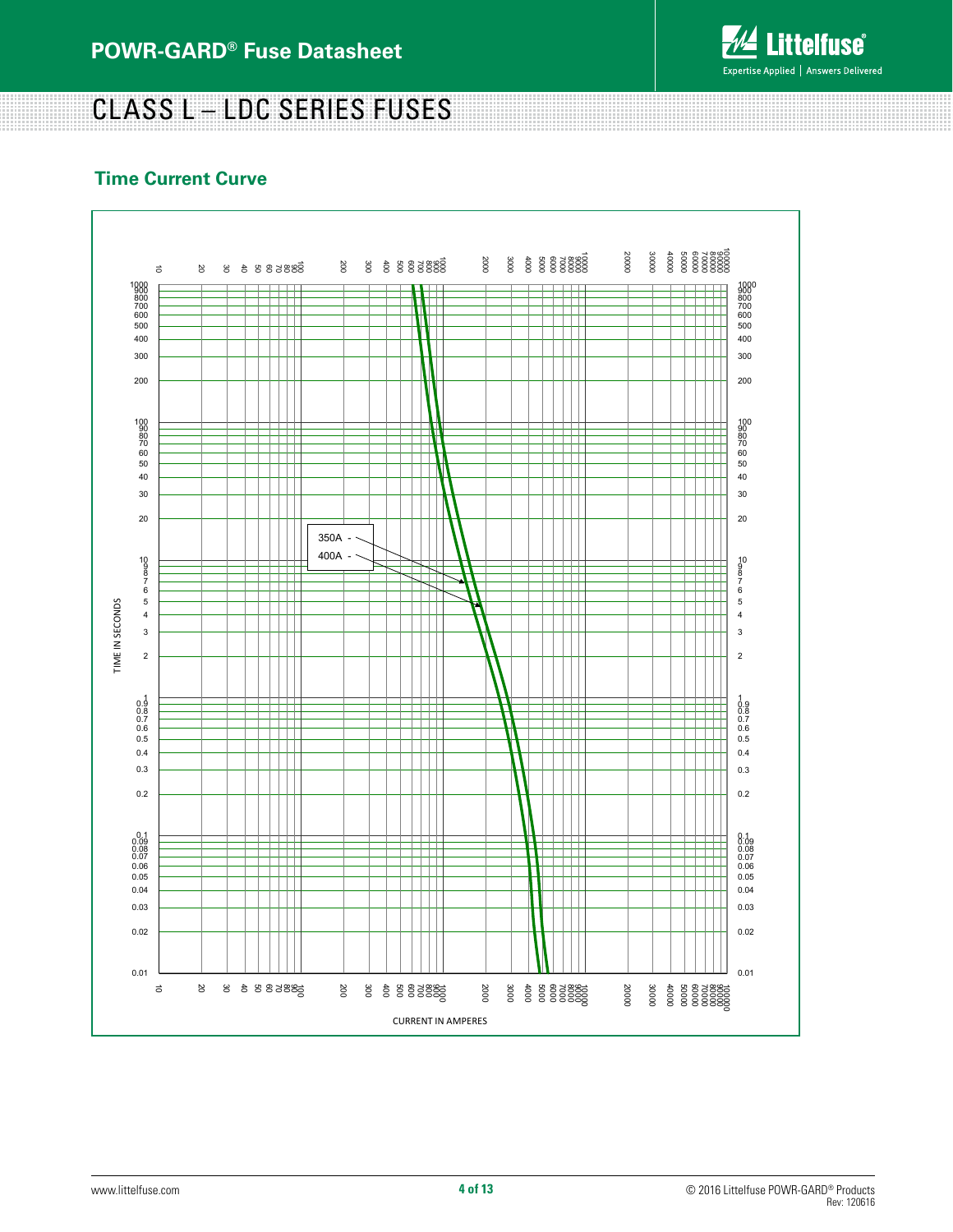

# CLASS L – LDC SERIES FUSES

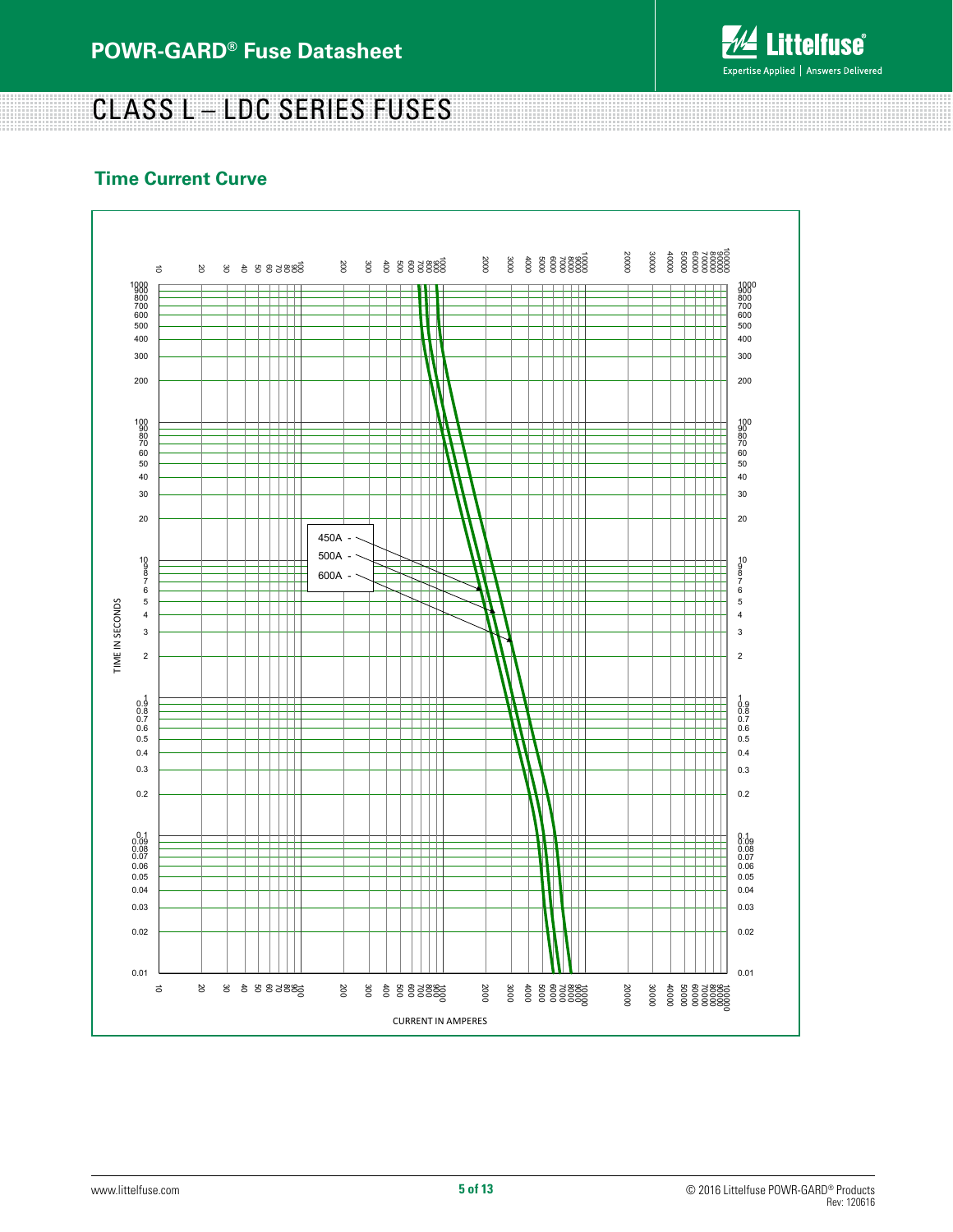

CLASS L – LDC SERIES FUSES

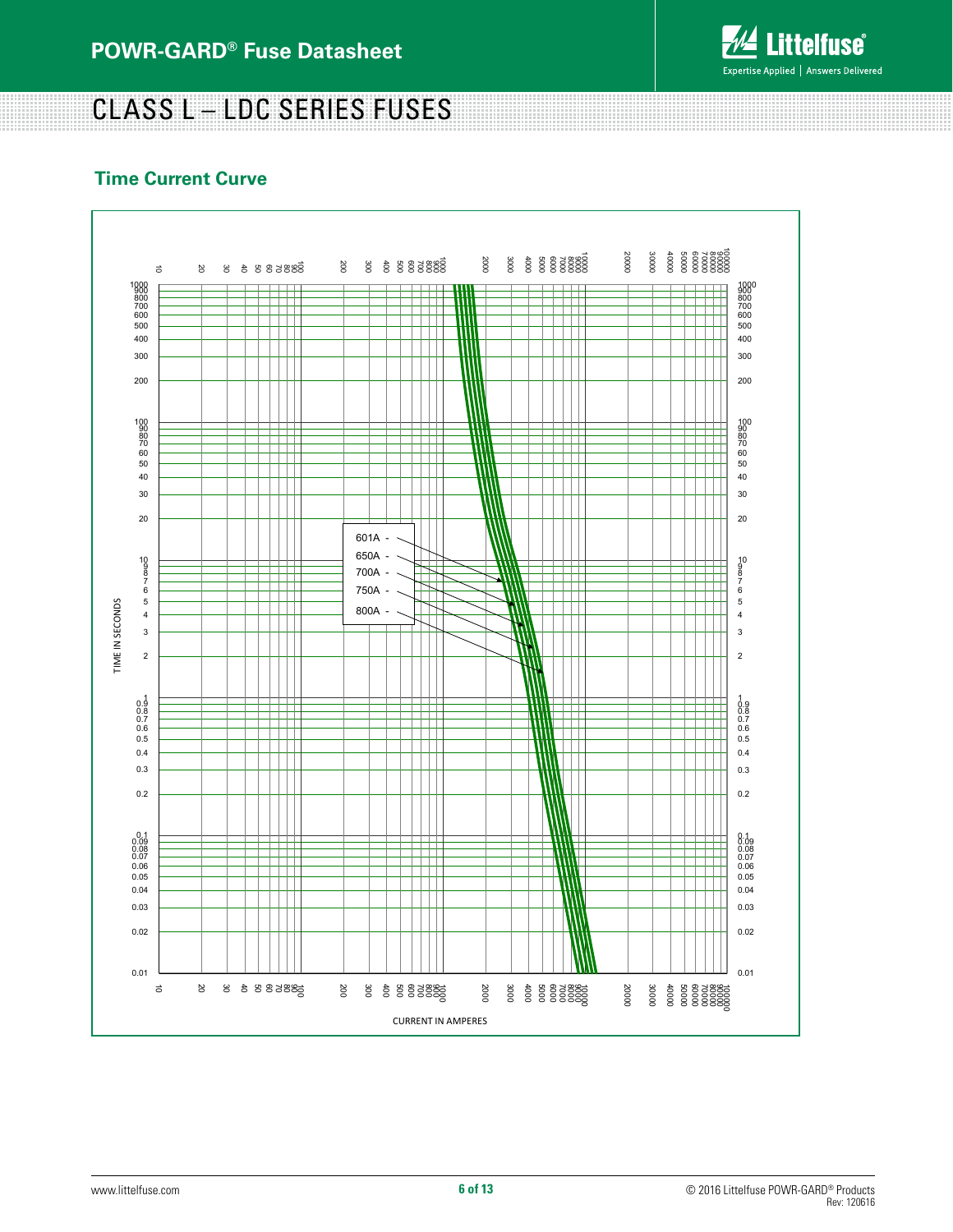

# CLASS L – LDC SERIES FUSES

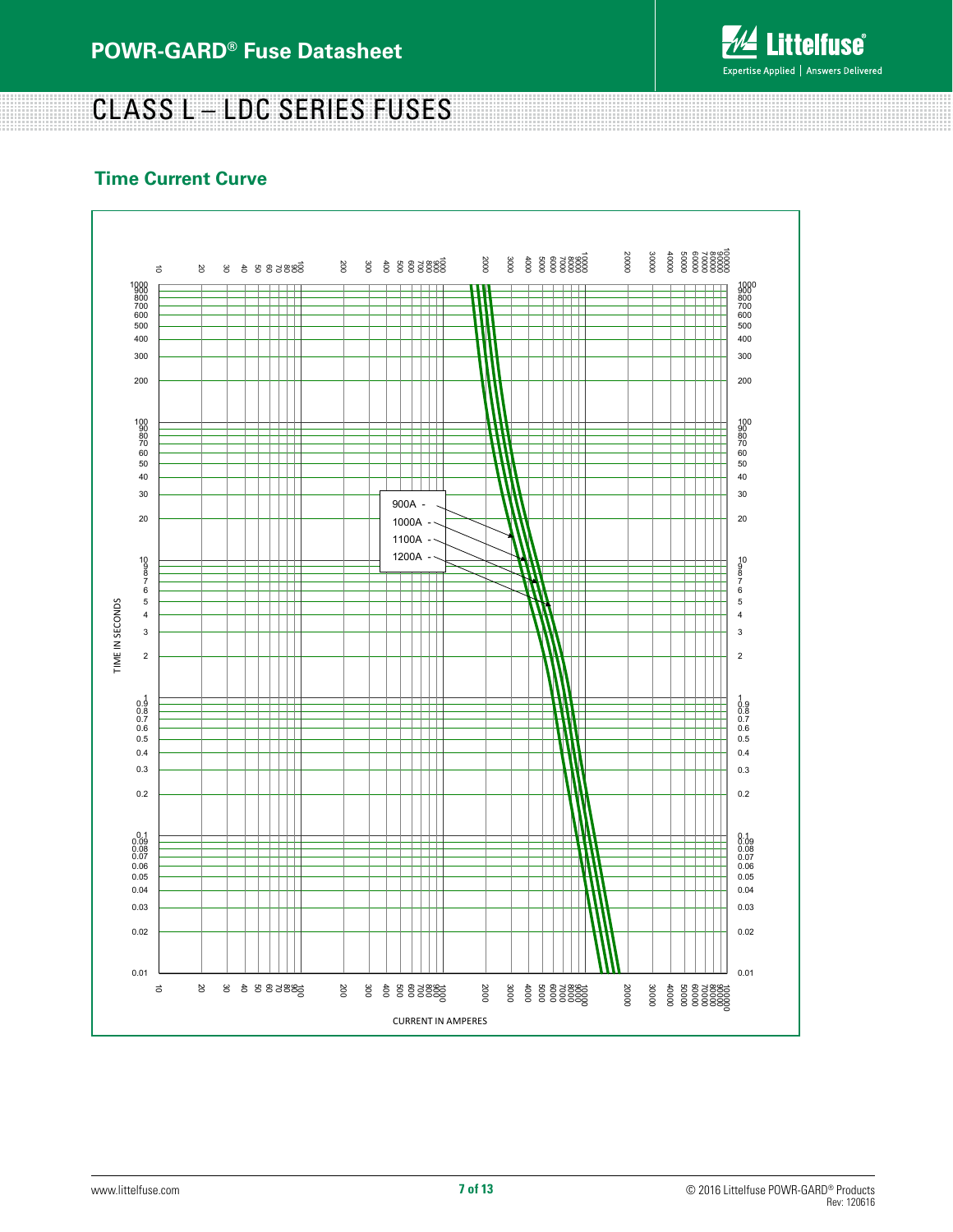

# CLASS L – LDC SERIES FUSES

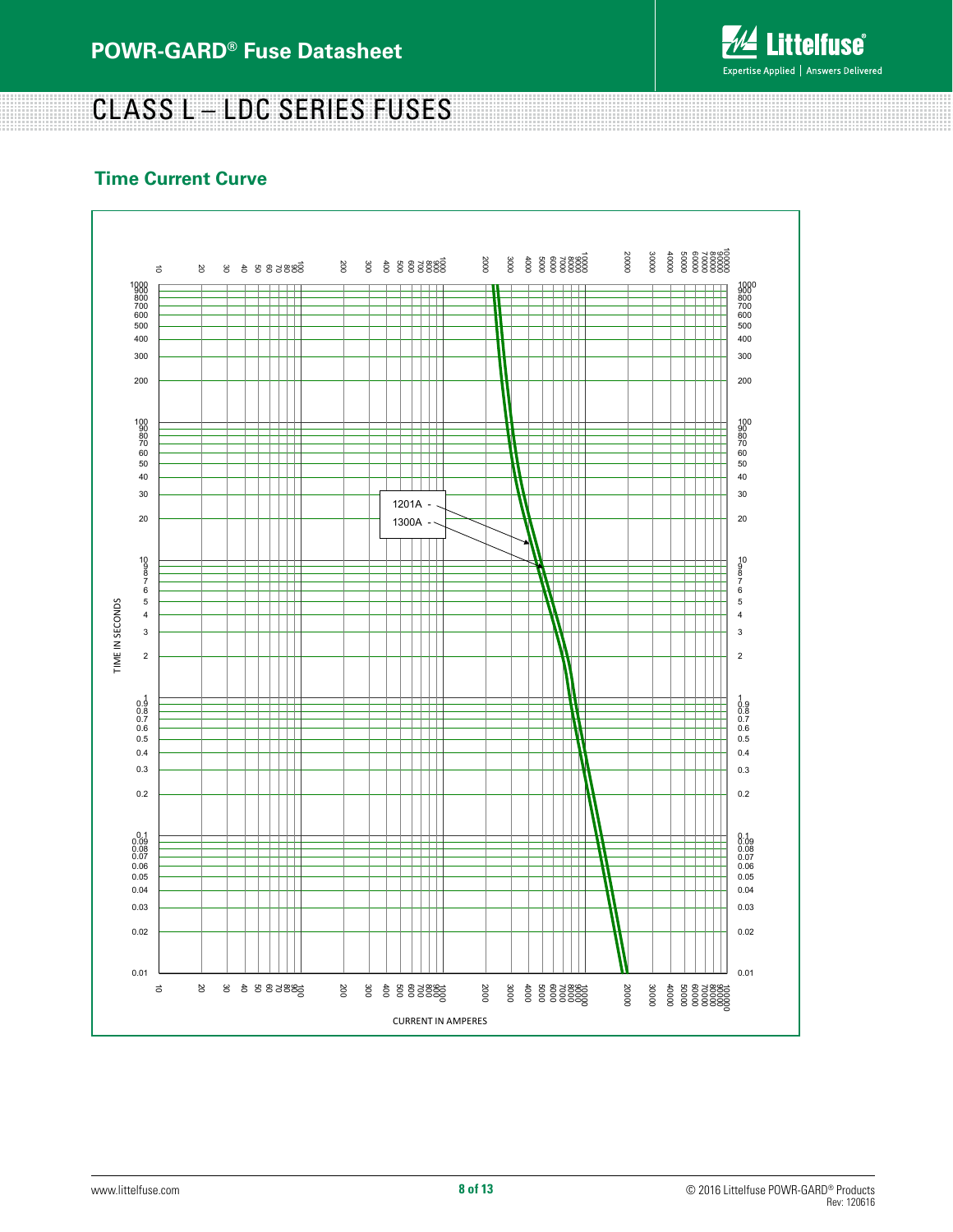

# CLASS L – LDC SERIES FUSES

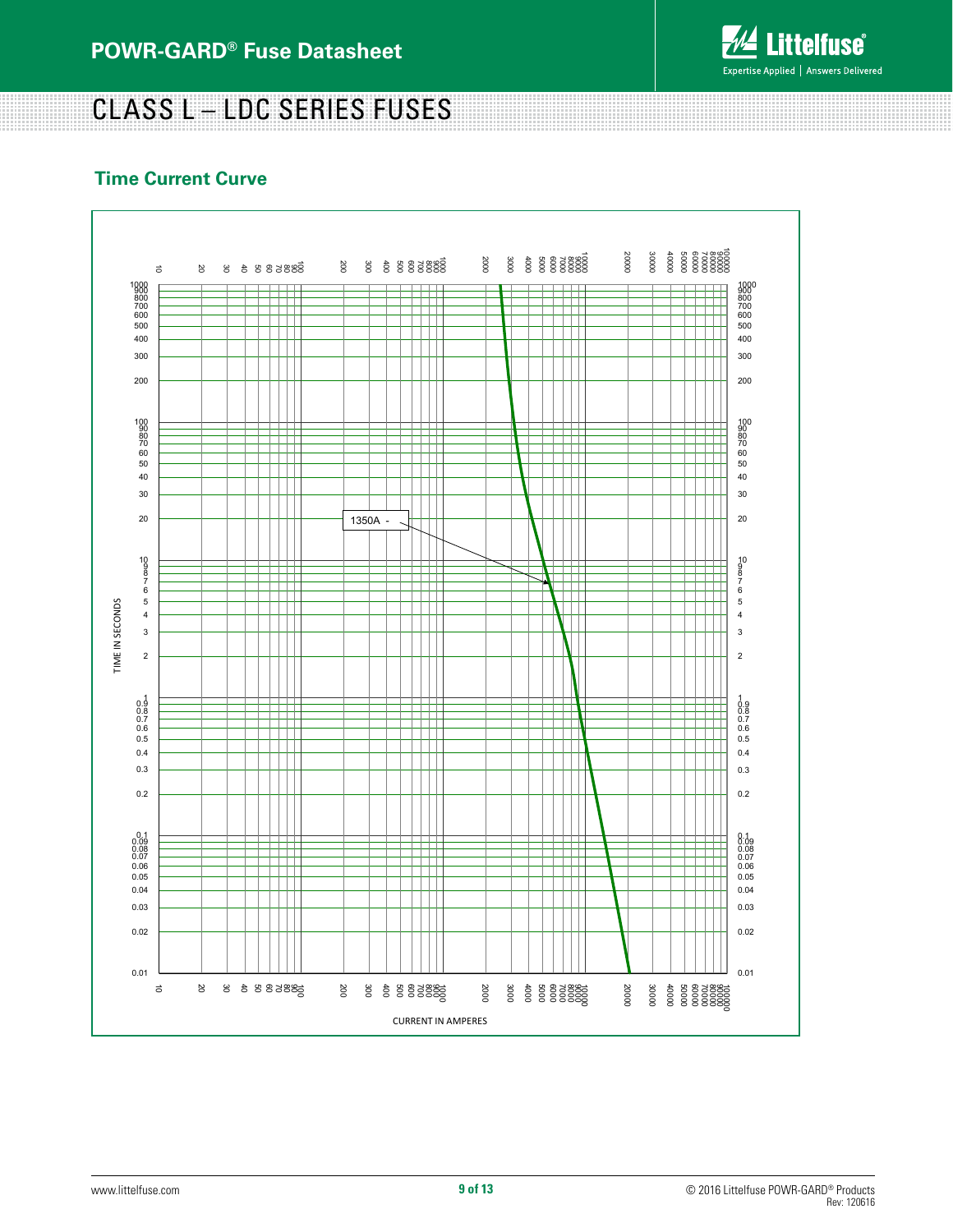

# CLASS L – LDC SERIES FUSES

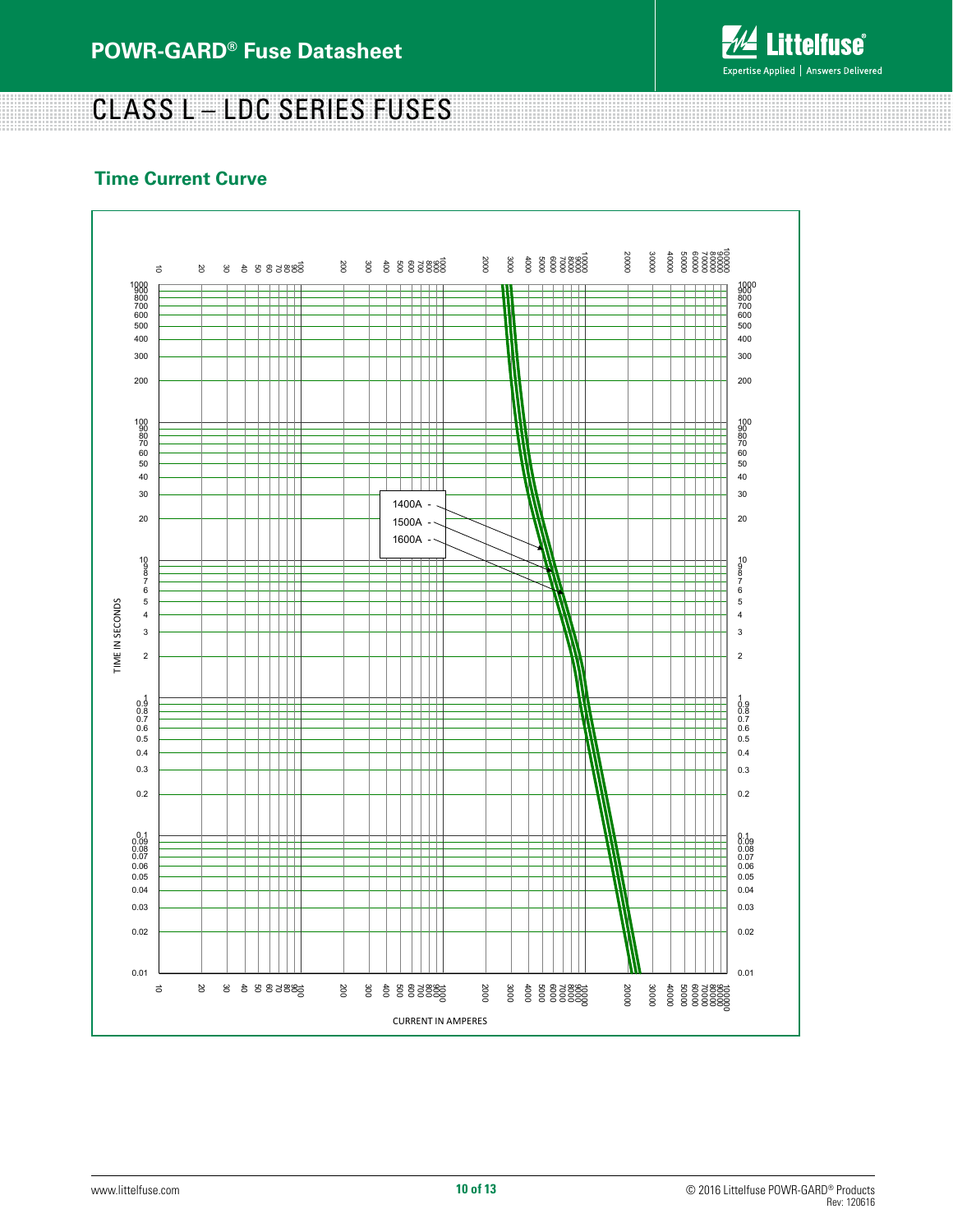

# CLASS L – LDC SERIES FUSES

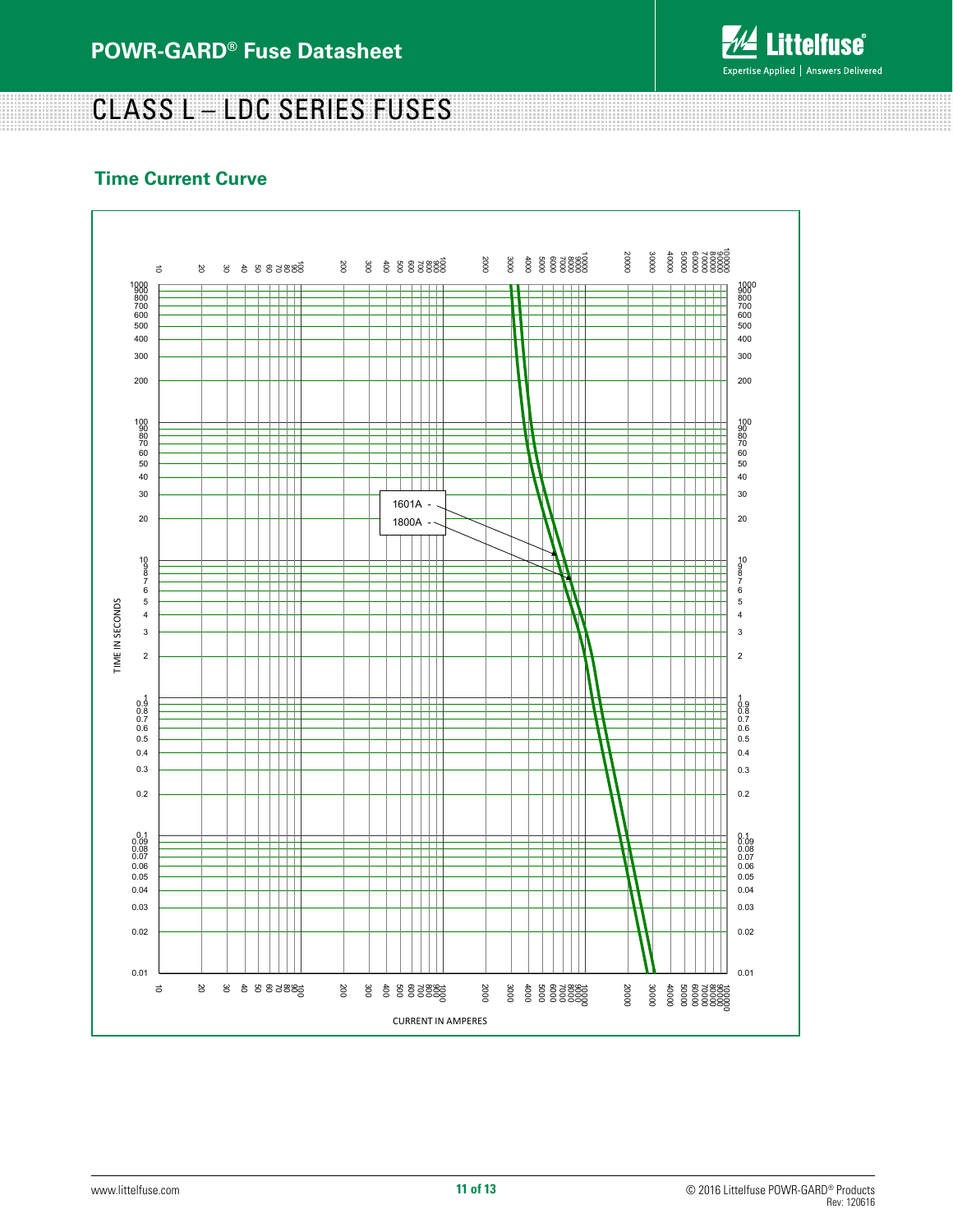

<u> 1999 - 1999 - 1999 - 1999 - 1999 - 1999 - 1999 - 1999 - 1999 - 1999 - 1999 - 1999 - 1999 - 1999 - 1999 - 199</u>

# CLASS L – LDC SERIES FUSES